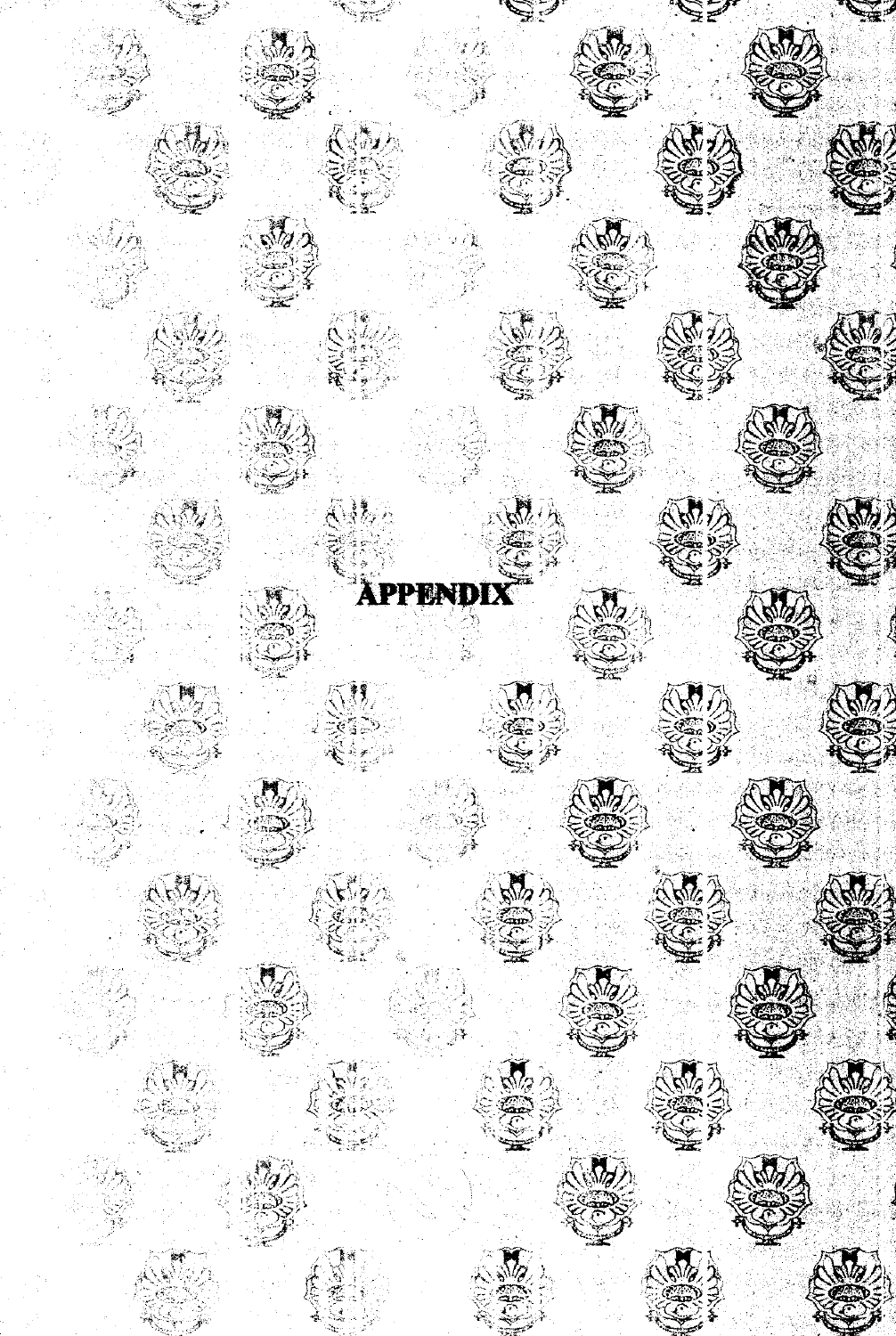# **APPENDIX A**

### **COMPOSITION OF PALM OIL**

The composition below is obtained using GCMS-QP2010S SHIMADZU.

Column : Rtx-SMS

Length : 30meter

ID : 0.25mm

| Table A.1. The Composition of Palm Oil |  |  |  |  |  |
|----------------------------------------|--|--|--|--|--|
|----------------------------------------|--|--|--|--|--|

| Component                              | Composition (%) |
|----------------------------------------|-----------------|
| Dodecanoic acid $(C_{13}H_{26}O_2)$    | 0.5             |
| Tetradecanoic acid $(C_{15}H_{30}O_2)$ | 1.28            |
| Hexadecenoic acid $(C_{17}H_{32}O_2)$  | 0.18            |
| Hexadecanoic acid $(C_{17}H_{34}O_2)$  | 39.28           |
| Heptadecanoic acid $(C_{18}H_{36}O_2)$ | 0.09            |
| Octadecenoic acid $(C_{19}H_{36}O_2)$  | 53.54           |
| Octadecanoic acid $(C_{19}H_{38}O_2)$  | 4.67            |
| Eicosenoic acid $(C_{21}H_{40}O_2)$    | 0.14            |
| Eicosanoic acid $(C_{21}H_{42}O_2)$    | 0.32            |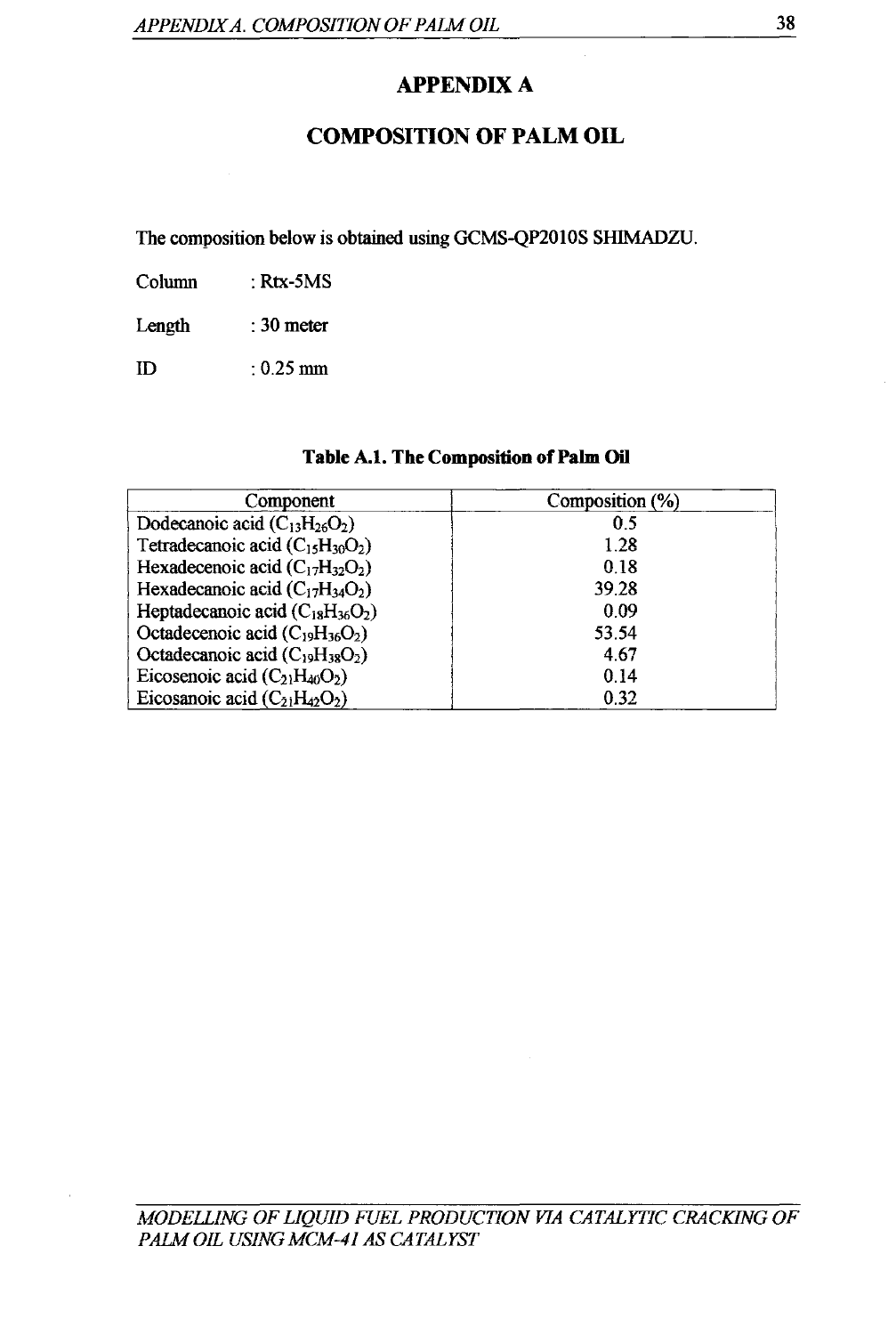# **APPENDIX B**

# **LIQUID PRODUCT**

The data of the liquid product obtained in this experiment are presented in Table B.1, Table B.2, and Table B.3 for reaction temperature of 623.15 K, 673.15 K, and 723.15 K respectively.

| Tuble D.T. Diguiu I foguel d'Inigo foi fragench Temperature of 029.19 fr |  |                 |    |                                                                     |    |      |    |  |  |  |
|--------------------------------------------------------------------------|--|-----------------|----|---------------------------------------------------------------------|----|------|----|--|--|--|
| $WHSV$ (hr <sup>-1</sup> )                                               |  | 17 <sup>5</sup> | 20 | 22.5                                                                | 25 | 27.5 | 30 |  |  |  |
| Liquid product                                                           |  |                 |    |                                                                     |    |      |    |  |  |  |
| $\gamma$ (gram)                                                          |  |                 |    | 27.2415   27.9923   28.4245   28.6845   28.9023   29.5523   29.8805 |    |      |    |  |  |  |

Table B.1. Liquid Product's Mass for Reaction Temperature of 623.15 K

Table B.2. Liquid Product's Mass for Reaction Temperature of 673.15 K

| $\vert$ WHSV (hr <sup>-1</sup> ) |  | 20 | 22.5                                                               | 27.5 | 30 |
|----------------------------------|--|----|--------------------------------------------------------------------|------|----|
| Liquid product                   |  |    |                                                                    |      |    |
| (gram)                           |  |    | 25.909   26.0423   26.4128   26.6013   27.0595   27.3423   27.9305 |      |    |

Table B.3. Liquid Product's Mass for Reaction Temperature of 723.15 K

| $\vert$ WHSV (hr <sup>18</sup> | 17.5 | 20 | 22.5                                                               | 27.5 |  |
|--------------------------------|------|----|--------------------------------------------------------------------|------|--|
| Liquid product                 |      |    |                                                                    |      |  |
| $\vert$ (gram)                 |      |    | 25.6783   25.9968   26.1495   26.5558   26.949   27.3065   27.7128 |      |  |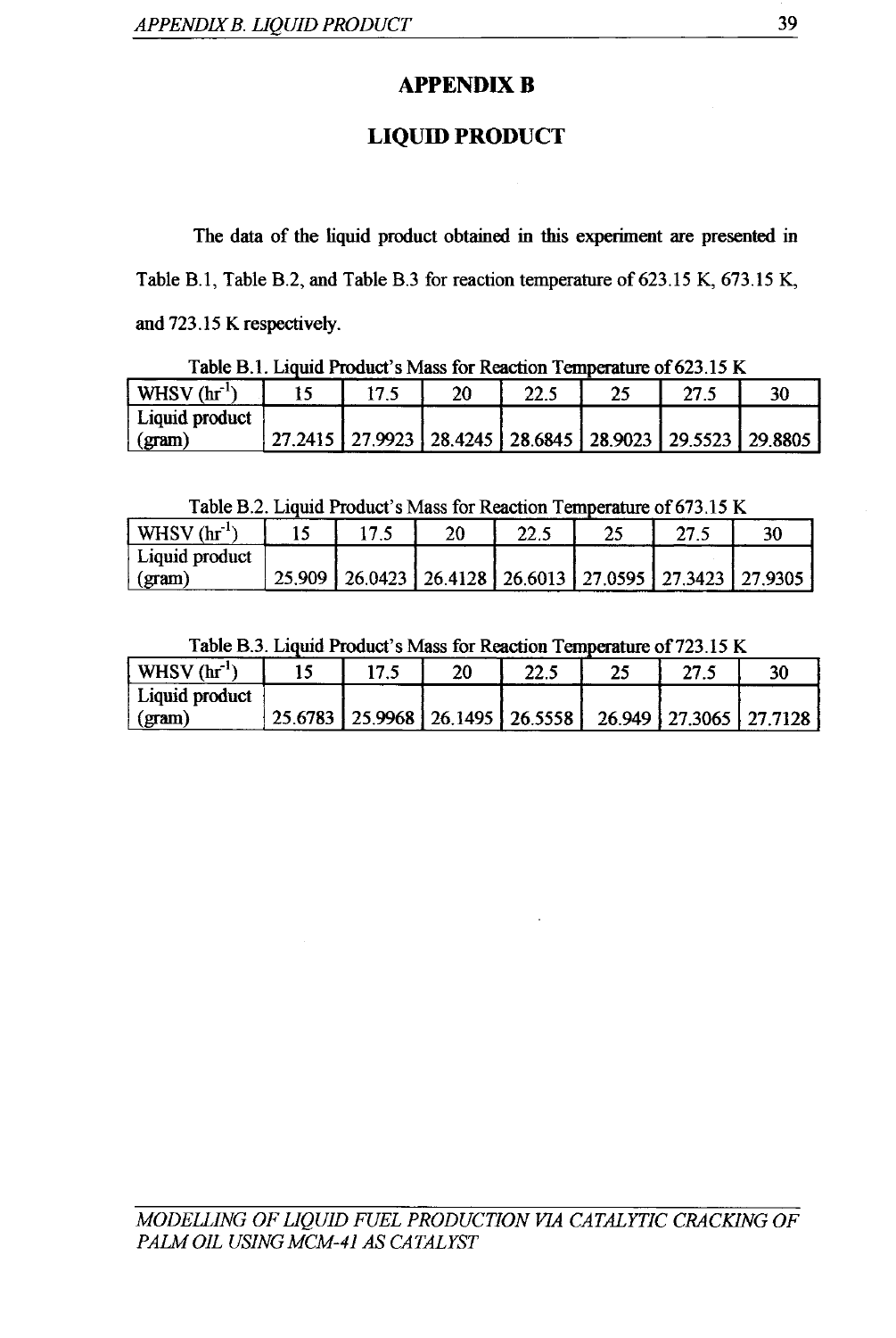#### **APPENDIX C**

# **CONCENTRATION DATA FOR VARIOUS WHSV AND REACTION TEMPERATURES**

The concentration data for various WHSV and reaction temperatures of 623.15 K, 673.15 K, and 723.15 K are presented in the mass percent and shown in Table C.l, Table C.2, and Table C.3 respectively.

**Table** C.l. **Concentration Data for Reaction Temperature of 623.15 K** 

| <b>WHSV</b><br>$(hr^{-1})$         | 15.0   | 17.5      | 20.0   | 22.5               | 25.0   | 27.5   | 30.0   |
|------------------------------------|--------|-----------|--------|--------------------|--------|--------|--------|
| $C_P$ (% wt)                       | 49.12% | $53.01\%$ | 57.34% | 60.13%             | 63.12% | 66.81% | 70.71% |
| $C_{OLP}$<br>$(\%$ wt)             | 34.70% | 33.12%    | 30.12% | $28.13\%$          | 25.81% | 24.12% | 21.23% |
| $C_{\text{gas+code}}$<br>$(\%$ wt) | 16.18% | 13.87%    |        | $12.54\%$   11.74% | 11.07% | 9.07%  | 8.06%  |

**Table** C.l. **Concentration Data for Reaction Temperature of673.15 K** 

| <b>WHSV</b><br>$(hr^{-1})$                | 15.0      | 17.5   | 20.0      | 22.5      | 25.0                        | 27.5   | 30.0   |
|-------------------------------------------|-----------|--------|-----------|-----------|-----------------------------|--------|--------|
| $\mathrm{C_{P}}$ (% wt)                   | $21.92\%$ | 24.13% | 29.13%    | 33.85%    | 38.13%                      | 40.12% | 46.13% |
| $C_{OLP}$<br>$(\%$ wt)                    | 57.80%    | 56.00% | $52.14\%$ | $48.00\%$ | $45.13\%$                   | 44.01% | 39.81% |
| $C_{\text{gas}+\text{coke}}$<br>$(\%$ wt) | $20.28\%$ | 19.87% | $18.73\%$ |           | $18.15\%$   16.74%   15.87% |        | 14.06% |

Table C.3. Concentration Data for Reaction Temperature of 723.15 K

| <b>WHSV</b>             |           |        |           |           |                  |        |        |
|-------------------------|-----------|--------|-----------|-----------|------------------|--------|--------|
| $(hr^{-1})$             | 15.0      | 17.5   | 20.0      | 22.5      | 25.0             | 27.5   | 30.0   |
| $C_P$ (% wt)            | $13.01\%$ | 15.98% | $18.34\%$ | $22.59\%$ | $25.80\%$        | 28.12% | 32.68% |
| $C_{OLP}$               |           |        |           |           |                  |        |        |
| $(% \mathbf{w})$ (% wt) | 66,00%    | 64.01% | $62.12\%$ |           | $59.12\%$ 57.12% | 55.90% | 52.58% |
| $C_{\text{gas+code}}$   |           |        |           |           |                  |        |        |
| $(\%$ wt)               | 20.99%    | 20.01% | $19.54\%$ | $18.29\%$ | $17.08\%$        | 15.98% | 14.73% |

MODELLING OF LIQUID FUEL PRODUCTION VIA CATALYTIC CRACKING OF *PAlM OIL USING MCM-41 AS CATALYST*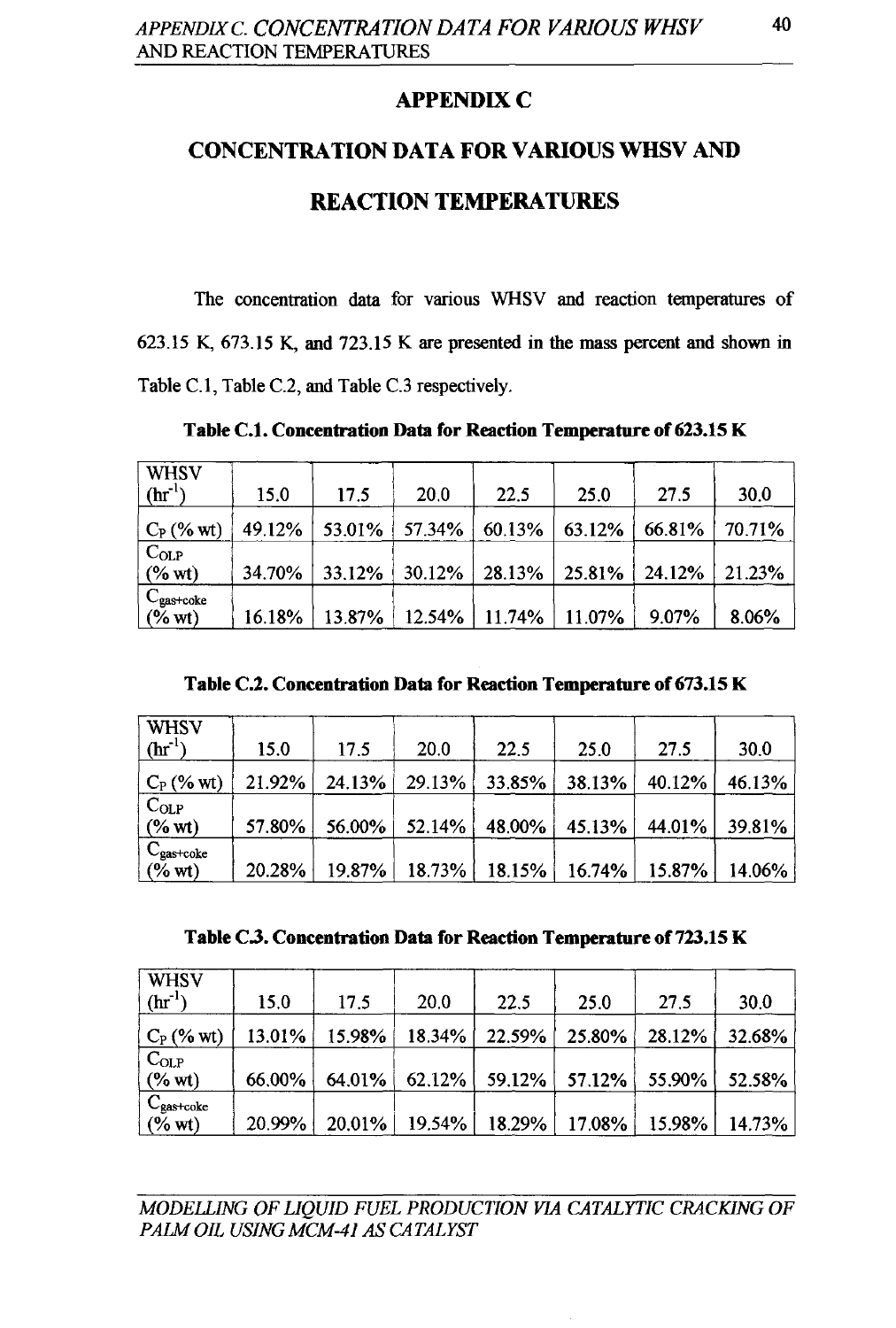## **APPENDIX D**

# **CALCULATION OF FLOW RATE OF THE PALM OIL AND**

## **MAXIMUM RUN TIME**

WHSV is defined as:

WHSV 
$$
(h^{-1}) = \frac{\text{flow rate of oil (gram/h)}}{\text{mass of catalyst (gram)}}
$$
 (D.1)

Since the mass of catalyst used is 1 gram, hence the value of the flow rate of liquid oil would be the same as the WHSV. Also, the maximum amount of palm oil possible to be cracked is  $1/(C/O)$  or  $O/C$  grams (oil to catalyst ratio). So the maximum run time would be:

$$
\frac{\text{Oil (gram)}}{\text{flow rate of oil (gram/h)}}
$$
 (D.2)

Example:

| Mass of catalyst | : 1 gram              |
|------------------|-----------------------|
| Total oil        | $: 32.5$ gram         |
| <b>WHSV</b>      | : $15/h$              |
| Flow rate of oil | : $15 \text{ gram/h}$ |
| Maximum run time | : 2.1667 h(130 min)   |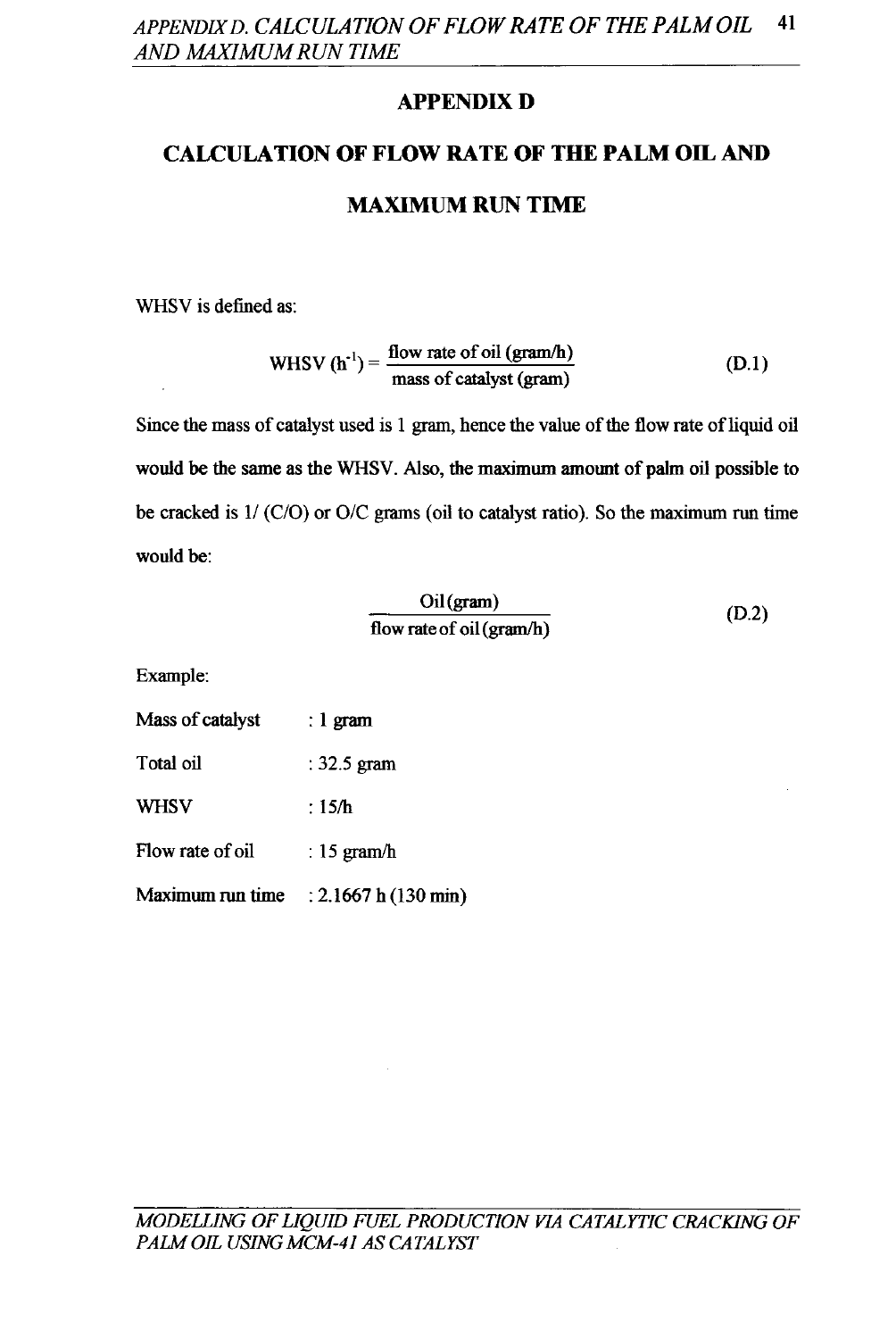#### **APPENDIX E**

#### **ALGORITHM OF GAUSS-JORDAN MEmOD USING MATLAB**

#### **7.1PROGRAM**

```
f=input('Put the data in the form of matrices =')[a,b]=size(f)t=1while t \sim = (b-1)u=f (:, t)
s=u(t:a)v=max(s)[r, k]=find(v==u)
g=f(r(1),:)h = f(t, :)f(t,:)=g
f(r(1),:)=h
for |i=t+1:aend 
t=t+1end 
n=t 
      j=t:b 
      f(i,j)=f(i,j)-f(i,t)/f(t,t)*f(t,j)
d(n)=f(n,n+1)/f(n,n)for i=(n-1) : -1:1j = (i+1) : nd(i) = (f(i, n+1) - sum(f(i, j) . *d(j))) / f(i, i)end
```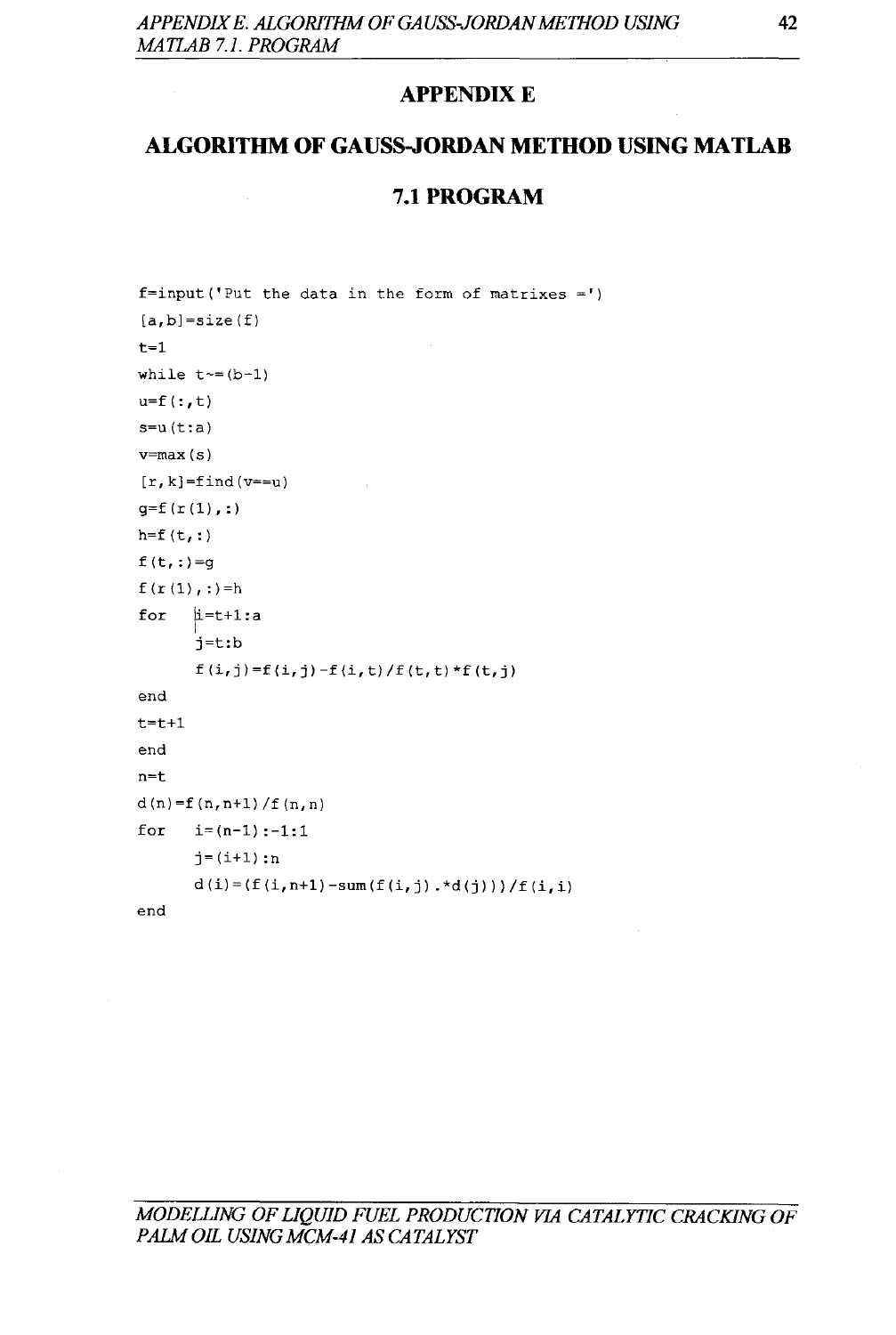#### **APPENDIX F**

#### **AI,GORITHM OF RUNGE-KUTTA MEmOD USING MATLAB**

#### **7.1PROGRAM**

```
t=0x=1 % CPy=O % COLP 
z=O % Cgas+coke 
h=.OOl 
kl=input('input klvalue=') 
k2=input('input k2value=') 
k3=input('masukkan k3value=') 
tmax=input('masukkan tmax value=') 
k1x=h*(k1+k2)*xkly=h*(k1*x-k3*y)k1z=h*(k2*x+k3*y)k2x=h*(k1+k2)*(x+0.5*k1x)k2y=h*(k1*(x+0.5*k1x)-k3*(y+0.5*k1y))k2z=h*(k2*(x+0.5*k1x)+k3*(y+0.5*k1y))k3x=h*(k1+k2)*(x+0.5*k2x)k3y=h*(k1*(x+0.5*k2x)-k3*(y+0.5*k2y))k3z=h*(k2*(x+0.5*k2x)+k3*(y+0.5*k2y))k4x=h*(k1+k2)*(x+k3x)k4y=h*(k1*(x+k3x)-k3*(y+k3y))k4z=h*(k2*(x+k3x)+k3*(y+k3y))while t<tmax
      t=t+h 
      x=x+(klx+2*k2x+2*k3x+k4x)/6 
      y=y+(kly+2*k2y+2*k3y+k4y)/6 
      z=z+(klz+2*k2z+2*k3z+k4z)/6 
      k1x=h*(k1+k2)*xk1y=h*(k1*x-k3*y)k1z=h*(k2*x+k3*y)k2x=h*(k1+k2)*(x+0.5*k1x)k2y=h*(k1*(x+0.5*k1x)-k3*(y+0.5*k1y))k2z=h*(k2*(x+0.5*k1x)+k3*(y+0.5*k1y))k3x=h*(k1+k2)*(x+0.5*k2x)k3y=h*(k1*(x+0.5*k2x)-k3*(y+0.5*k2y))
```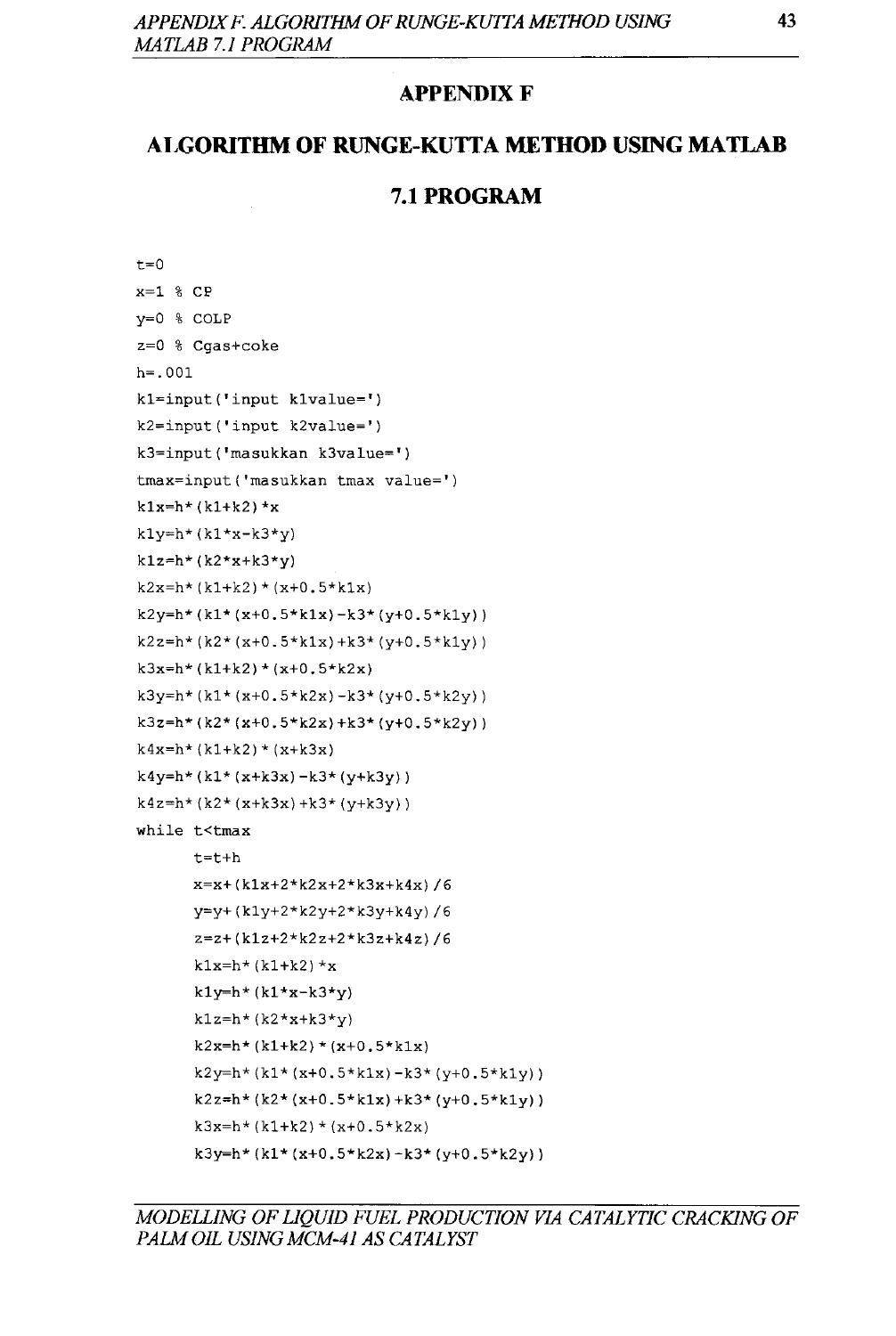```
k3z=h*(k2*(x+0.5*k2x)+k3*(y+0.5*k2y))
k4x=h*(k1+k2)*(x+k3x)k4y=h*(k1*(x+k3x)-k3*(y+k3y))
k4z=h*(k2*(x+k3x)+k3*(y+k3y))
```
end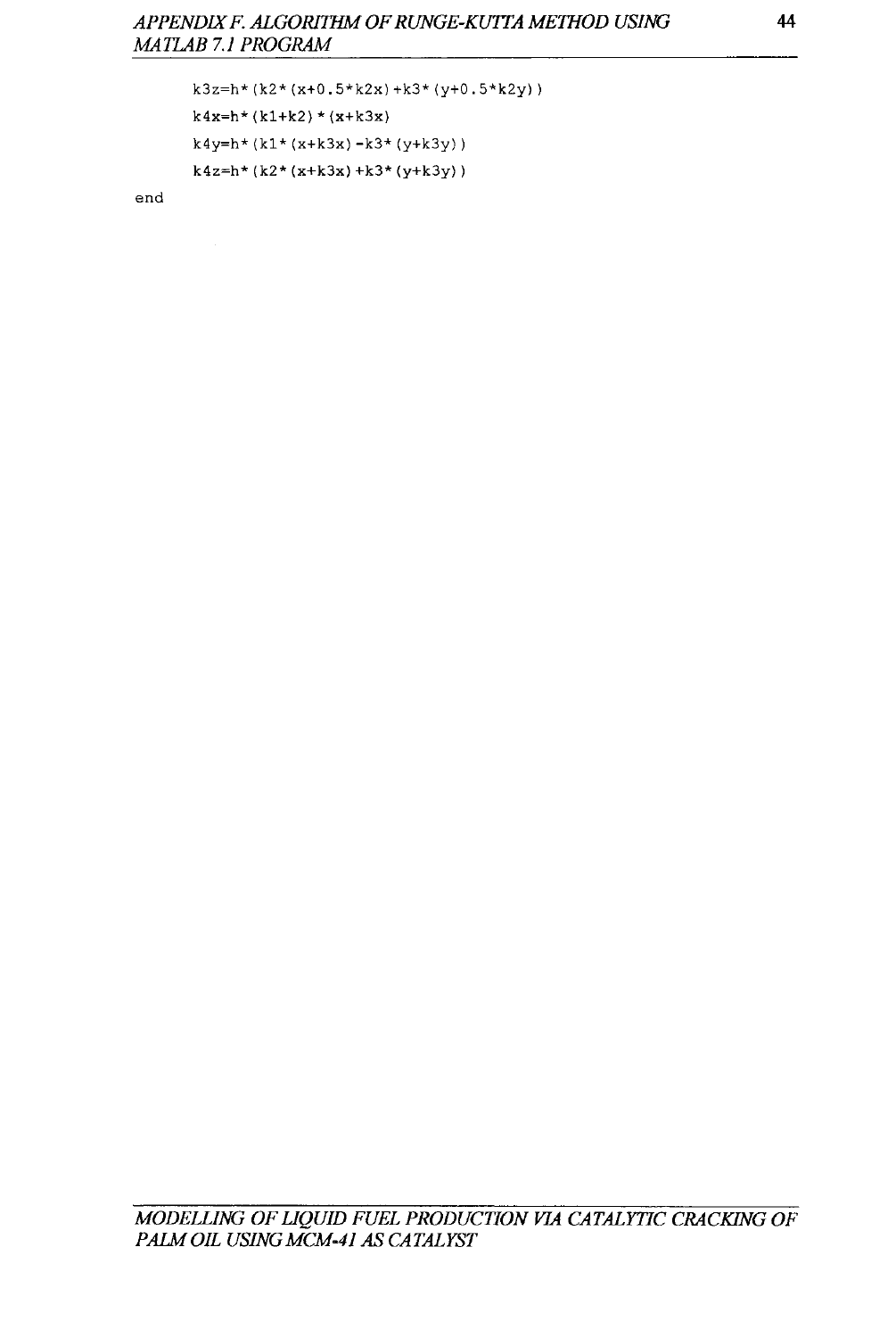#### **APPENDIXG**

#### **CALCULATION METHOD**

# **l. Calculation Method Used for Determining the Concentration of UPO, OLP, and** Gas + Coke

The data obtained in this experiment are the total volume of the liquid product and the mass of the coke. However, the data of the coke's mass were not necessarily used in the calculation. The liquid product obtained in this experiment were a mixture of hydrocarbons, consists of the long chain hydrocarbons from the palm oil and the short chain hydrocarbons as a result of the catalytic cracking reaction. The long chain hydrocarbons known as the unconverted palm oil and the short chain hydrocarbons known as the organic liquid product. To determine the amount of those components, the liquid product was then analyzed using GC.

The result of the GC analysis was the retention time and the area of each component contained in the liquid product. The area of each component was assumed to be the percent mass of each component in the mixture. This result was compared with those of the palm oil. The component which had the similar retention time with those of the palm oil's component was assumed to be the component of the palm oil, thus it was classified as the unconverted palm oil (UPO). The rest of it was considered as the result of the cracking reaction that is the organic liquid product (OLP). Therefore, the percent mass of the UPO and the OLP in the liquid product could be obtained.

The liquid product was also weighed to obtain its mass. The concentration, in percent mass, for UPO  $(C_P)$ , OLP  $(C_{OLP})$ , and gas+coke (cgas+ooke) was determined using equations as follow.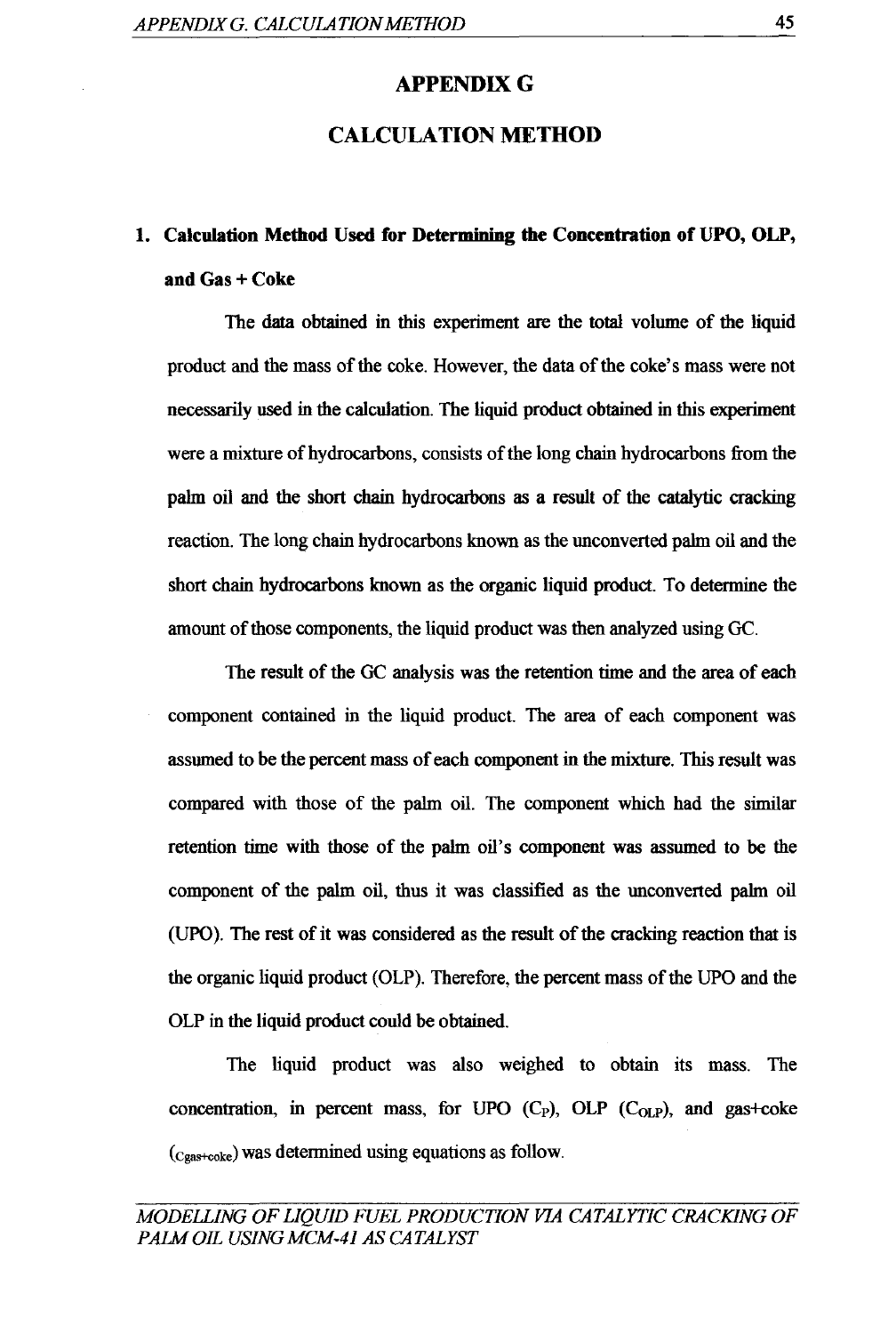mass of UPO = 
$$
\frac{\text{area of UPO}}{\text{total area of liquid product}}
$$
 × mass of liquid product (G.1)

mass of OLP = 
$$
\frac{\text{area of OLP}}{\text{total area of liquid product}} \times \text{mass of liquid product}
$$
 (G.2)

$$
C_p = \frac{\text{mass of UPO}}{\text{total mass of palm oil}} \times 100\%
$$
 (G.3)

$$
C_{\text{OLP}} = \frac{\text{mass of OLP}}{\text{total mass of palm oil}} \times 100\%
$$
 (G.4)

$$
C_{\text{gas} + \text{ode}} = 100\% - C_{\text{p}} - C_{\text{OLP}} \tag{G.5}
$$

#### 2. Calculation Method Used for Determining the Rate Constants

The concentration data in Table C.l, Table C.2, and Table C.3 were used to determine whether the catalytic cracking reaction of the palm oil follows the first order kinetic or the second order kinetic. The data were plotted into a chart based on both kinetics. If the cracking reaction was assumed to be a first order reaction, then equation II.4-2 was used. On the other hand, if the cracking reaction followed the second order kinetic, the equation 11.4-4 was used. The plot of both chart were supposed to give a straight line, and thus the linear regression could be used to determine the value of the slope and the intercept of the plot. To determine the kinetic order of the cracking reaction, the  $R<sup>2</sup>$  value of those charts were compared to decide which one has a better value. From the concentration data obtained in this experiment, it was found that the cracking reaction follows the first order kinetic. The charts of both kinetics are presented in Figure G.1 for reaction temperature of 623.15 K, Figure G.2 for reaction temperature of 673.15 K, and Figure G.3 for reaction temperature of 723.15 K.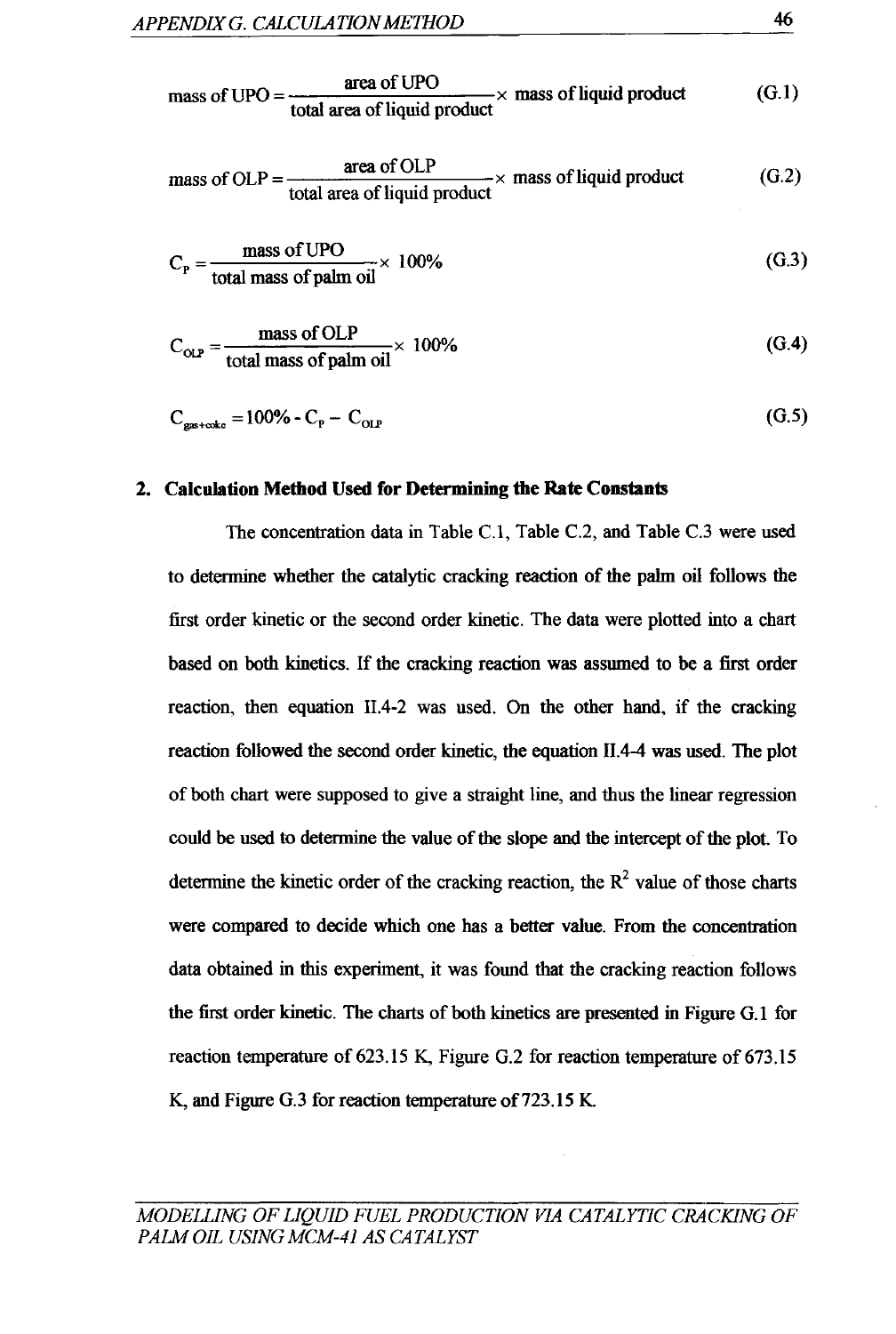

Figure G.l. Charts of First Order Kinetic and Second Order Kinetic for

Reaction Temperature of 623.15 K

*MODElLING OF LIQUID FUEL PRODUCTION VIA CATALYTIC CRACKING OF PAlM OIL USING MCM-41 AS CATALYST*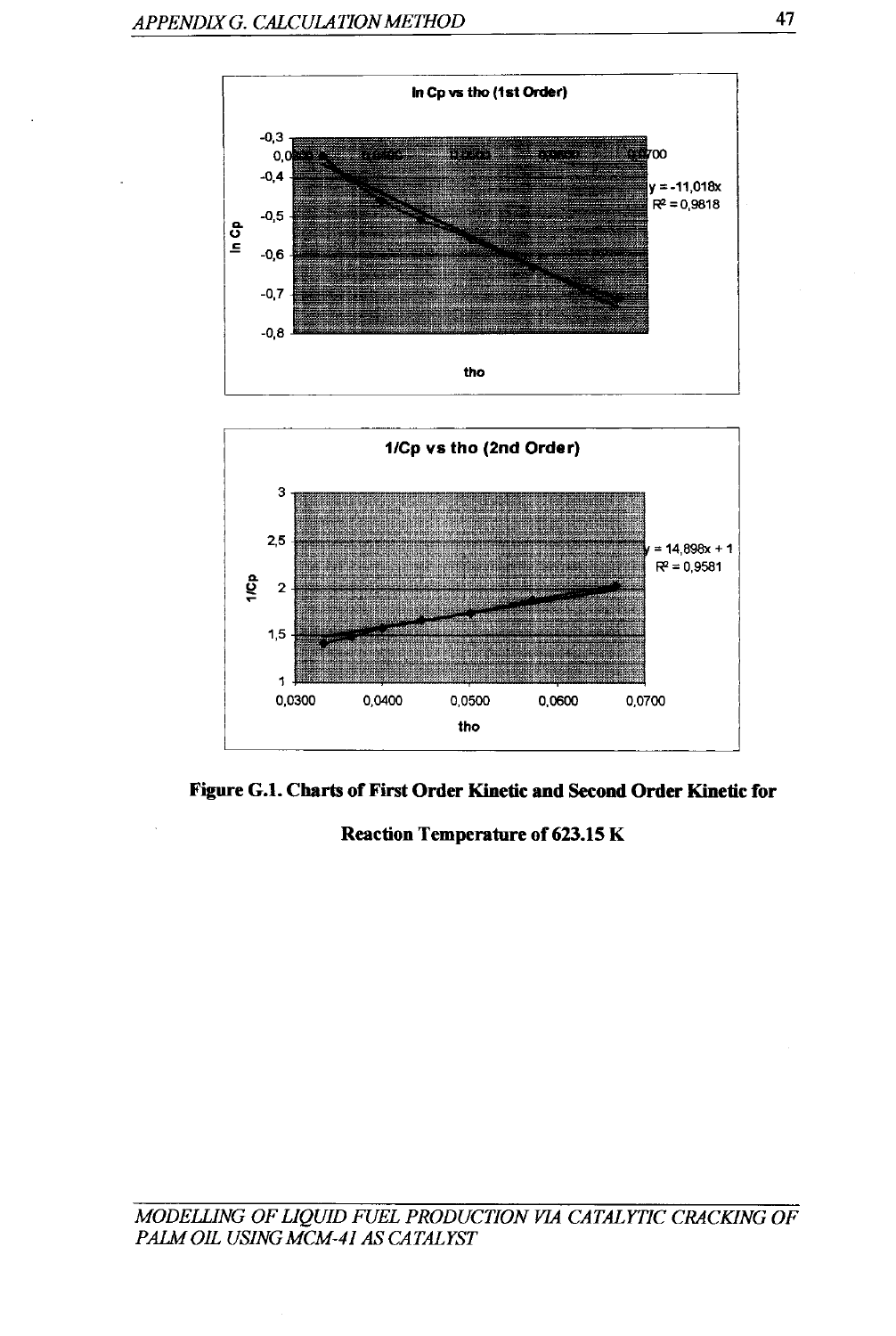



Figure G.2. Charts of First Order Kinetic and Second Order Kinetic for

Reaction Temperature of 673.15 K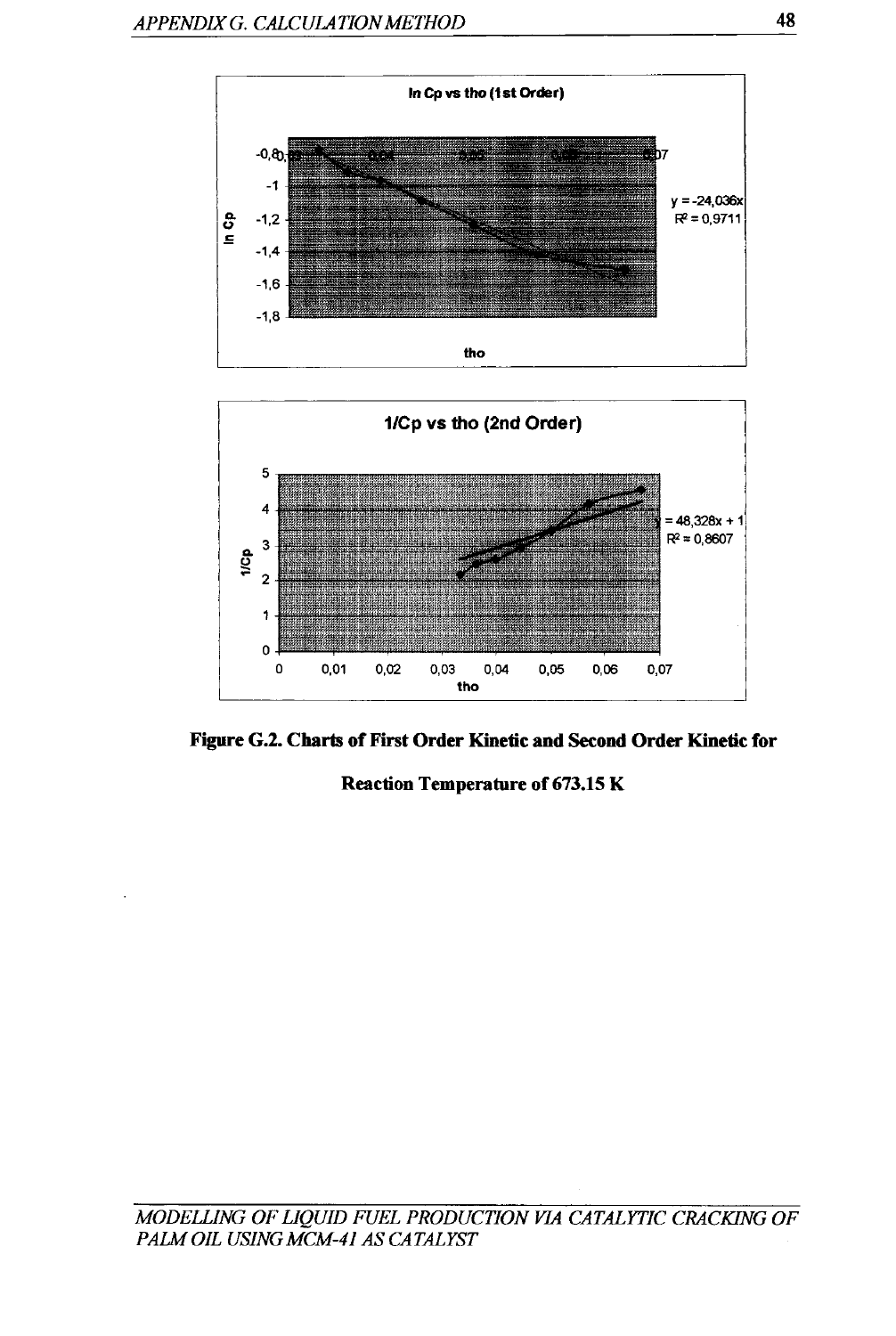



Figure G.J. Charts of First Order Kinetic and Second Order Kinetic for Reaction Temperature of 723.15 K

From those figures above, it could be concluded that the catalytic cracking reaction was a first order reaction. Therefore, the slope of those first order charts were the value of  $-(k_1 + k_2)$  for each reaction temperature and the equations used for calculating the rate constants were equation II.4-5 and II.4-6. Equation II.4-5 and II.4-6 were solved using the least-square method.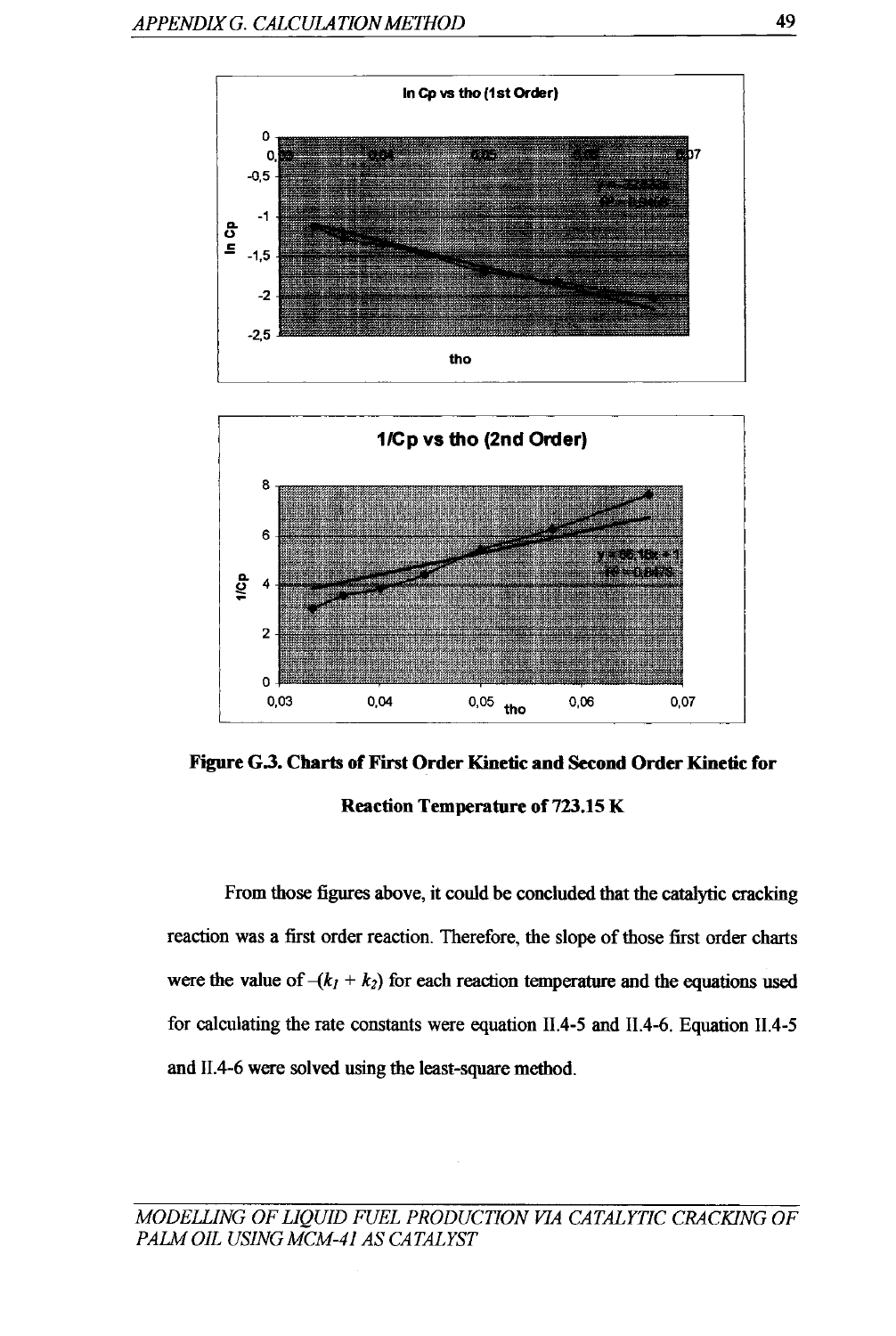For equation 11.4-5, the least-square methods used for solving this equation were:

$$
a.n+k_1 \cdot \sum Cp-k_3 \cdot \sum C_{_{OLP}} = \sum \frac{dC_{_{OLP}}}{d\tau}
$$
 (G.6)

$$
a \Sigma C_p + k1 \Sigma C_p^2 - k_3 \Sigma (C_{\text{OLP}} C_p) = \Sigma (\frac{dC_{\text{OLP}}}{d\tau} C_p)
$$
 (G.7)

$$
a \sum C_{OLP} + k_l \sum C_p C_{OLP} - k_3 \sum C_{OLP}^2 = \sum \left( \frac{dC_{OLP}}{d\tau} \cdot C_{OLP} \right)
$$
 (G.8)

The value of  $C_P$  and  $C_{OLP}$  used to solve these equations were taken directly

from Table C.1, Table C.2, and Table C.3. As for the value of  $\frac{dC_{OLP}}{d}$ , a plot of C<sub>OLP</sub> *dr*  and  $\tau$  were made. The plot was assumed to be a second order polynomial and the equation that represents the plot could be known. This equation was differentiated to obtain the equation for  $\frac{dC_{OLP}}{I}$ . So, the value of  $\frac{dC_{OLP}}{I}$  for each r could be determined  $d\tau$  . So, the value of  $d\tau$ by using the differentiated equation. Charts of  $C_{OLP}$  and  $\tau$  for different reaction temperature are presented in Figure G.4.





#### MODELLING OF LIQUID FUEL PRODUCTION VIA CATALYTIC CRACKING OF *PAlM OIL USING MCM-4I AS CATALYST*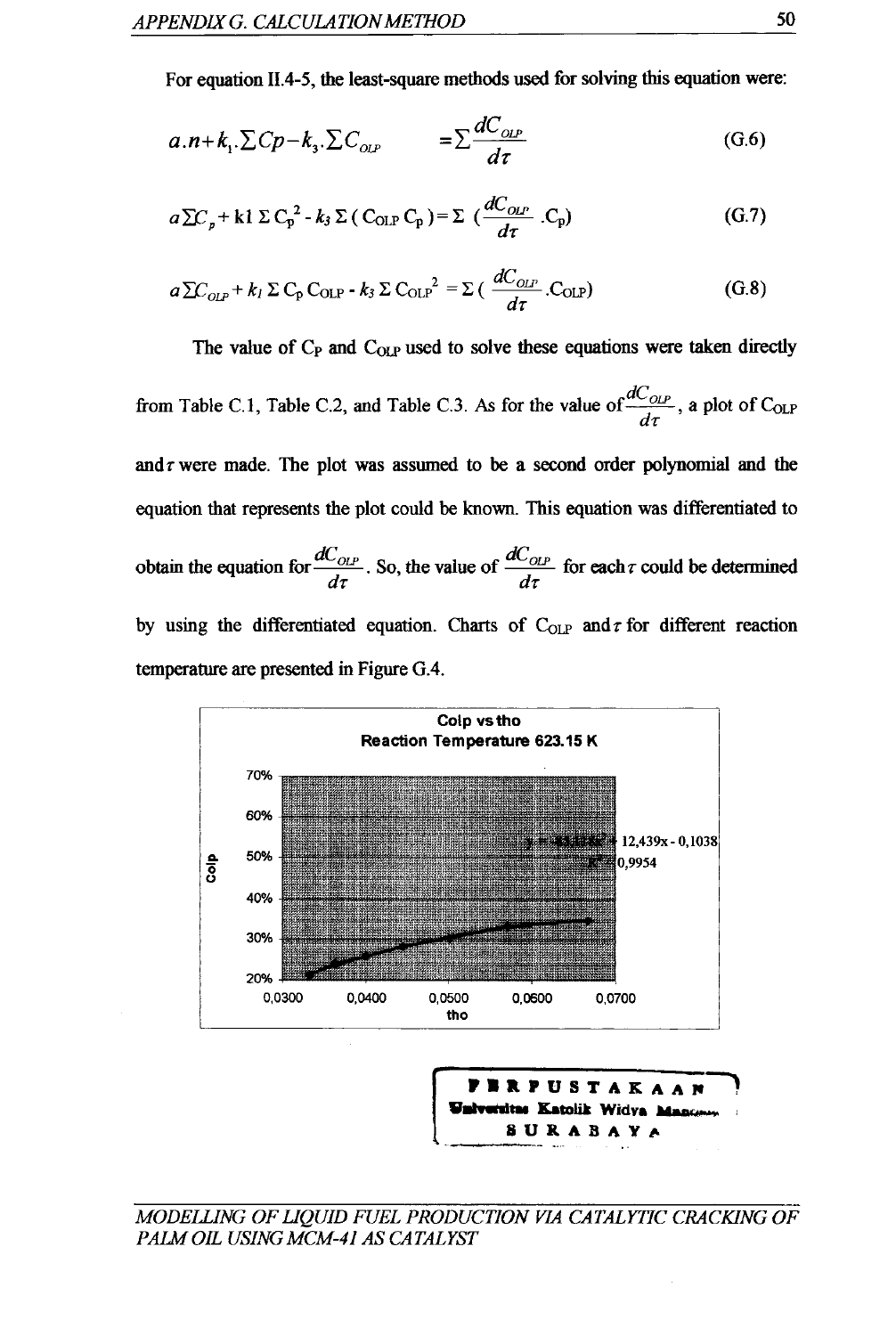

Figure G.4. Plot of  $C_{OLP}$  and  $\tau$  for Different Reaction Temperature

Using Gauss-Jordan method with Mathlab 7.1 program (Appendix E), the value of the rate constants  $k_1$  and  $k_3$  for each temperature are obtained. Aside from the value of the rate constants, the value of constant *a* can also be found. However, since the value of constant *a* is relatively small compared to the value of the rate constants, it can be neglected without affecting the value of  $k_1$  and  $k_3$ .

- $k_{II}$  = the  $k_I$  value for the temperature 623.15 K
- $k_{12}$  = the  $k_1$  value for the temperature 673.15 K
- $k_{13}$  = the  $k_{1}$  value for the temperature 723.15 K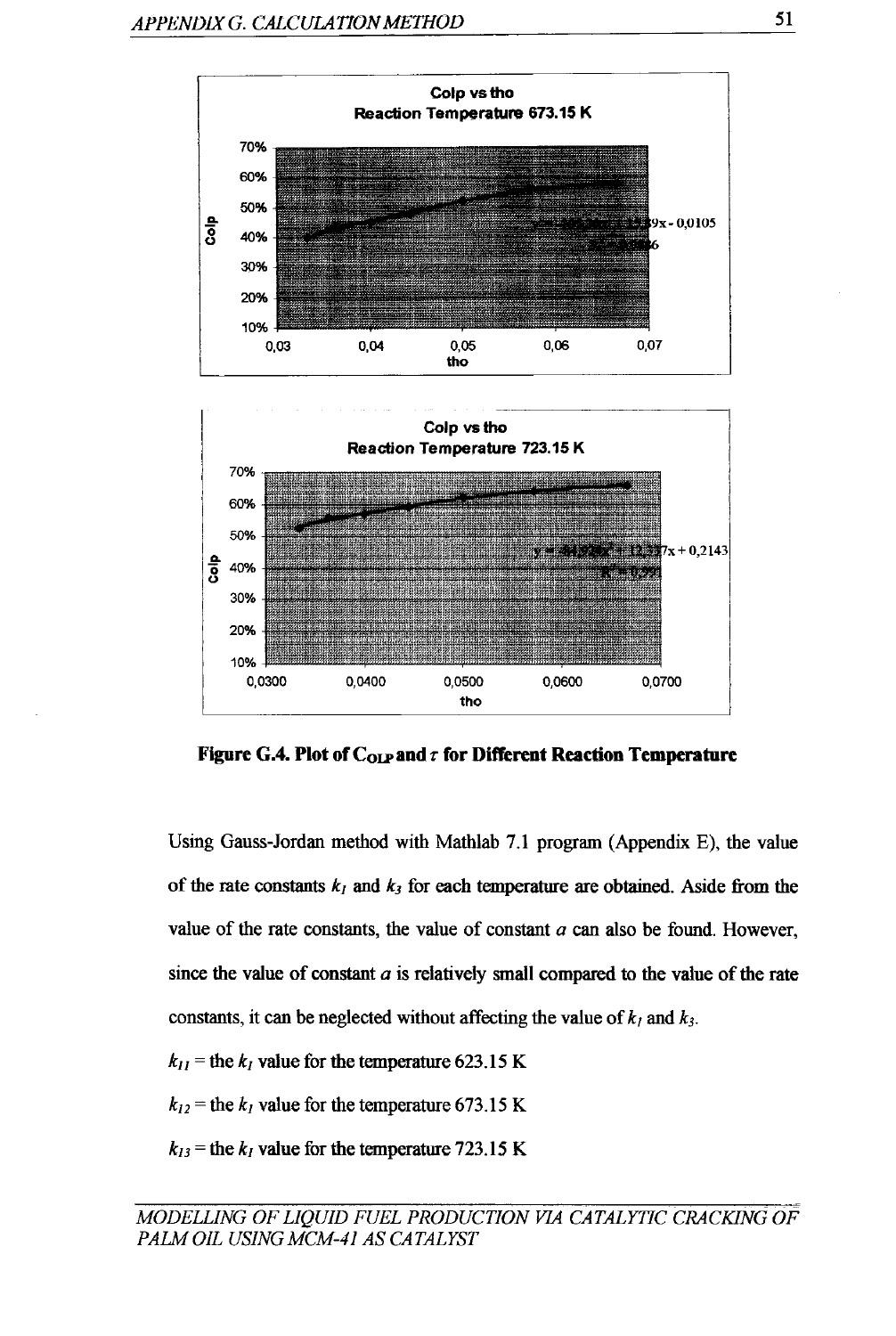$k_{31}$  = the  $k_3$  value for the temperature 623.15 K

 $k_{32}$  = the  $k_3$  value for the temperature 673.15 K

 $k_{33}$  = the  $k_3$  value for the temperature 723.15 K

For equation ll.4-6, the least-square methods used for solving this equation were:

$$
a.n+k_{2}.\Sigma Cp+k_{3}.\Sigma C_{_{OLP}} = \Sigma \frac{dC_{\text{gas+code}}}{d\tau}
$$
 (G.9)

$$
a \Sigma C_p + k_2 \Sigma C_p^2 + k_3 \Sigma (C_{OLP} C_p) = \Sigma \left(\frac{dC_{gas + coke}}{d\tau} C_p\right)
$$
 (G.10)

$$
a \sum C_{OLP} + k_2 \sum C_p C_{OLP} + k_3 \sum C_{OLP}^2 = \sum (\frac{dC_{\text{gas+code}}}{d\tau} C_{OLP})
$$
 (G.11)

The value of  $C_P$  and  $C_{OLP}$  used to solve these equations were taken directly from Table C.1, Table C.2, and Table C.3. As for the value of  $\frac{dC_{gastooke}}{1}$ , a plot of dr  $C_{gas+code}$  and  $\tau$  were made. The plot was assumed to be a second order polynomial and the equation that represents the plot could be known. This equation was differentiated to obtain the equation for  $\frac{dC_{gas+code}}{dC_{gas+code}}$ . So, the value of  $\frac{dC_{gas+code}}{dC_{gas+code}}$  for each  $\tau$  could be dr dr determined by using the differentiated equation. Charts of  $C_{\text{gas+code}}$  and  $\tau$  for different reaction temperature are presented in Figure G.5.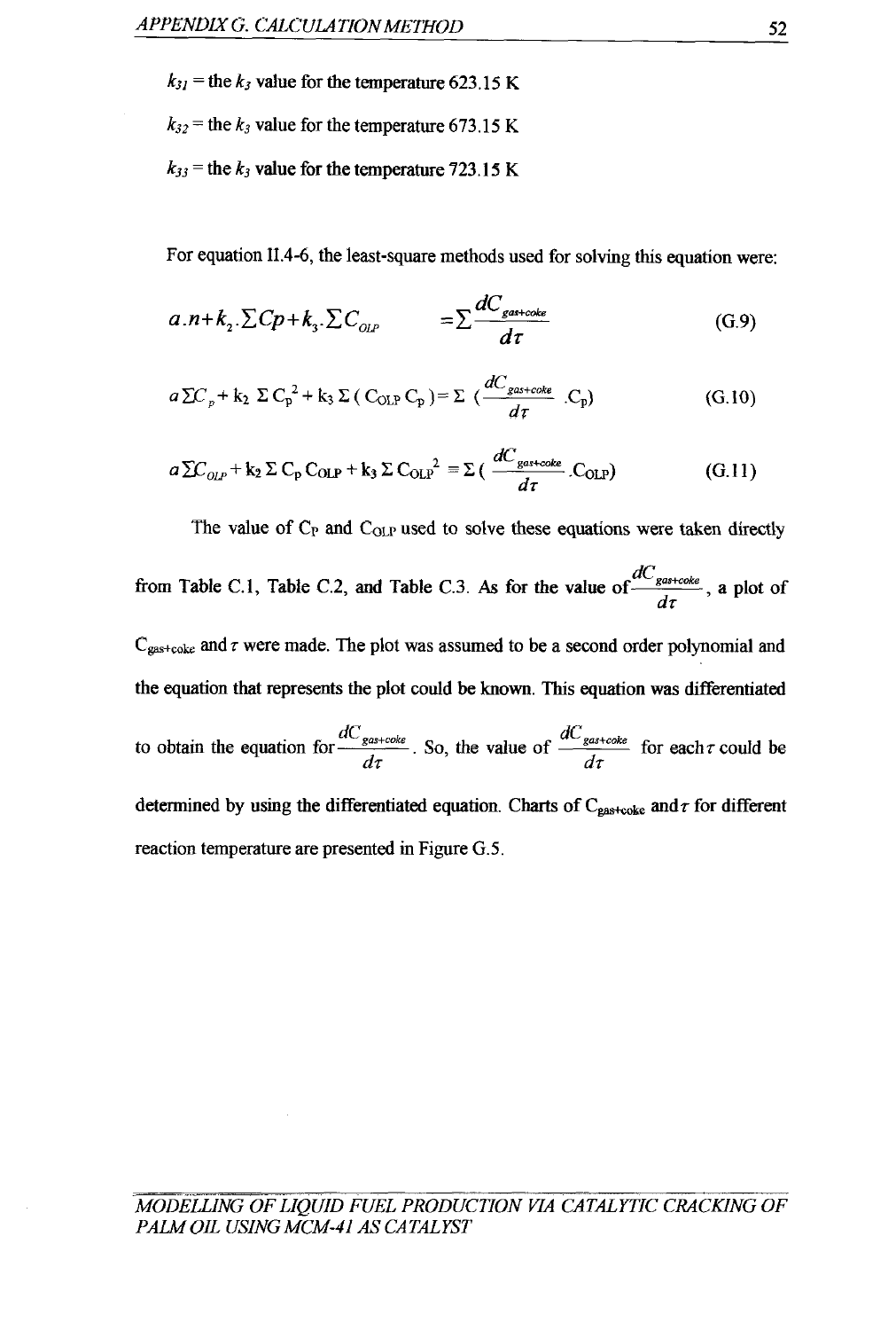#### **3. Calculation Method Used for Determining the Activation Energy**

The activation energy for each reaction was calculated using the Arrhenius equation. The Arrhenius equation is defined as follows:

$$
\ln (k_n) = \ln (k_{n0}) - \frac{E_n}{R T}
$$
 (G.11)

To solve this equation, the rate constant values for each reaction temperature were plotted against  $1/T$  (reaction temperature) to give a straight line with a slope equal to  $\left(\frac{-E_n}{R}\right)$  and intercept equal to ln  $(k_{n0})$ . Therefore, from this equation, the value of activation energy for each reaction  $(E_n)$  and the Arrhenius constant  $(k_{n0})$  could be determined. The plot obtained from the Arrhenius equation is presented in Figure G.6.



**Figure G.6. Plot of Arrhenius Equation** 

#### **4. Calculation Method** Used **for Determining the Predicted Data**

The predicted data is calculated using Runge-Kutta numerical method. The algorithm for Runge- Kutta numerical method used in Mathlab 7.1 program is shown in Appendix F.